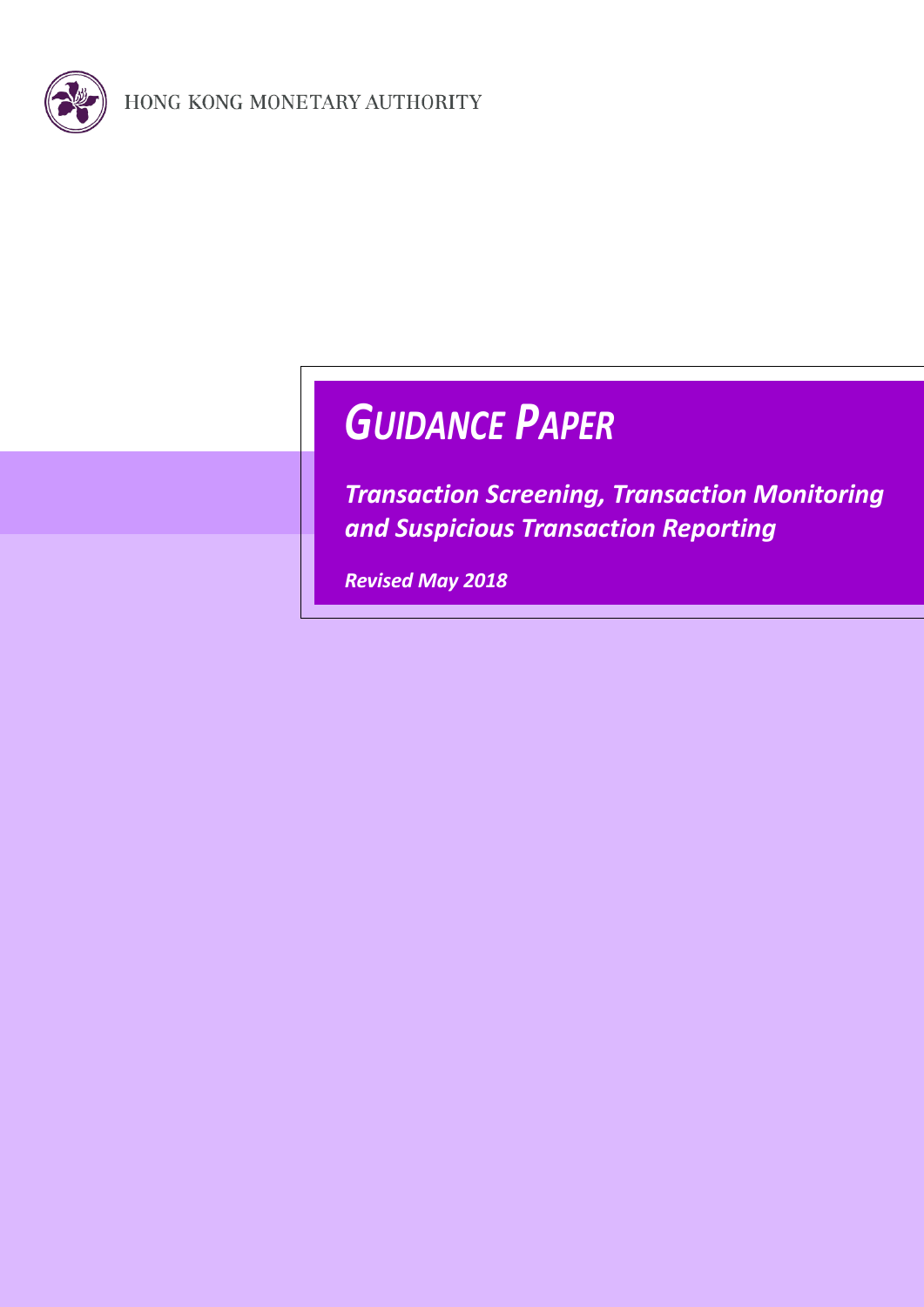# **1 Executive Summary**

- *1.1* The Hong Kong Monetary Authority ("HKMA") places a high value on maintaining the integrity of the Hong Kong banking sector through strong and effective anti-money laundering and counter-terrorist financing policies, procedures and controls ("AML/CFT systems"). Effective AML/CFT systems will assist authorized institutions ("AIs") to prevent their services from being abused for illicit purposes, including money laundering and terrorist financing ("ML/TF") and detect it when it does in fact occur.
- *1.2* The HKMA conducted thematic on-site examinations on nine AIs in 2012 and 2013 to assess their AML/CFT systems over transaction screening, transaction monitoring and suspicious transaction reporting.
- *1.3* Based on the sound industry practices and certain control weaknesses identified during these examinations, the HKMA has developed this paper $1$  to set out additional guidance regarding transaction screening, transaction monitoring and suspicious transaction reporting. In brief, AIs should demonstrate that they have taken all reasonable measures to mitigate ML/TF risks, including:
	- (a) transaction monitoring systems, using a level of automation that is appropriate to the scale of the AI's operations, should be validated as effective in identifying unusual or suspicious activity;
	- (b) appropriate emphasis should be placed on the management of transaction monitoring alerts, the decision making process for suspicious transaction reports ("STRs") and the completion and timely submission of those reports to the Joint Financial Intelligence Unit ("JFIU"); and
	- (c) post-reporting actions should adequately mitigate further ML/TF risks to the AI.

<sup>1</sup> This guidance paper supersedes the "Guidance Paper – Good Practices on Transaction Monitoring" issued by the HKMA on 4 July 2008.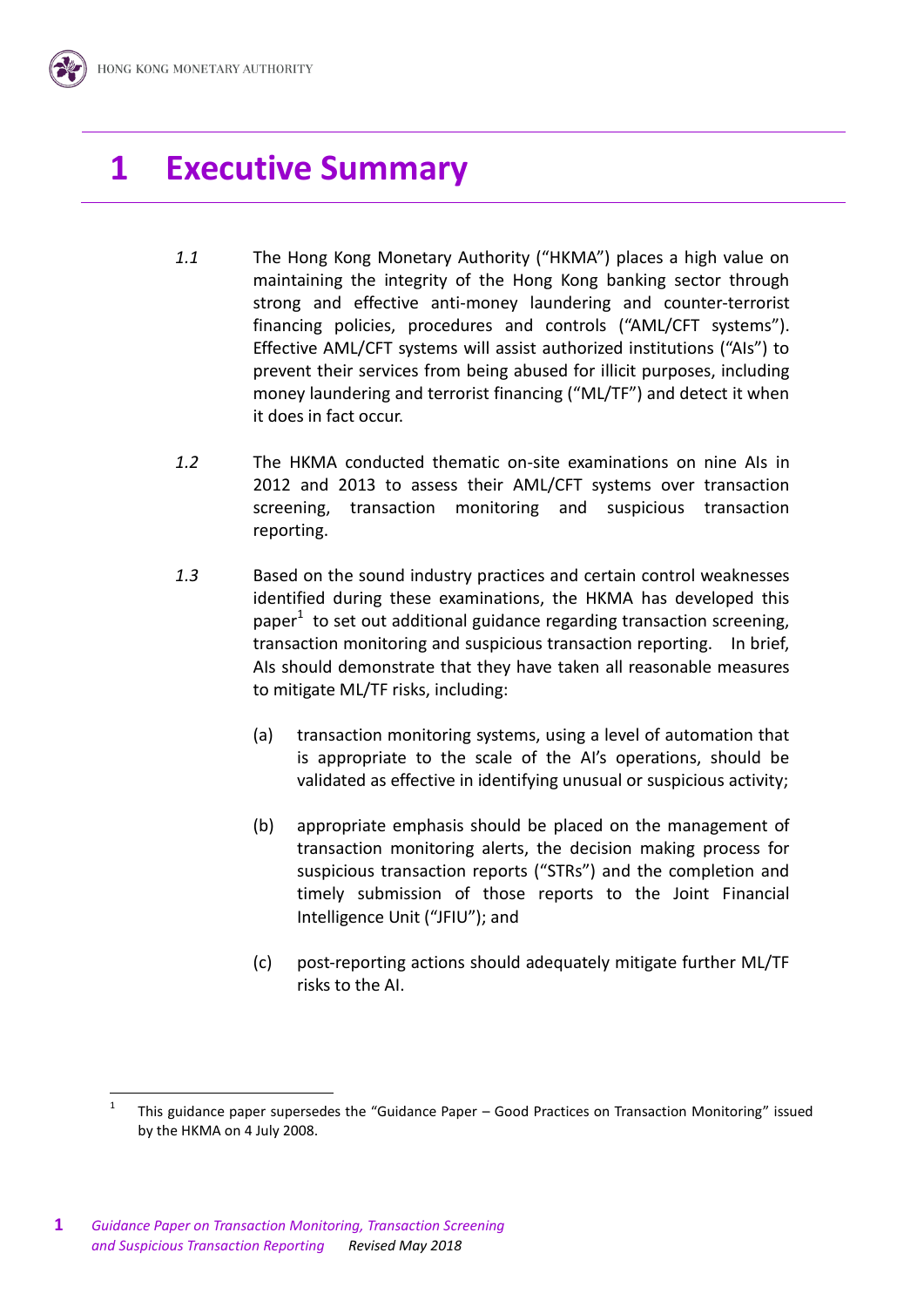

*1.5* The contents of this guidance paper are neither intended to, nor should be construed as, an exhaustive list of the means of meeting AIs' statutory and regulatory requirements, and should be read in conjunction with the existing and applicable laws, guidelines and guidance papers.

<sup>2</sup> The Drug Trafficking (Recovery of Proceeds) Ordinance, Cap. 405, the Organized and Serious Crime Ordinance, Cap. 455, and the United Nations (Anti-Terrorism Measures) Ordinance, Cap. 575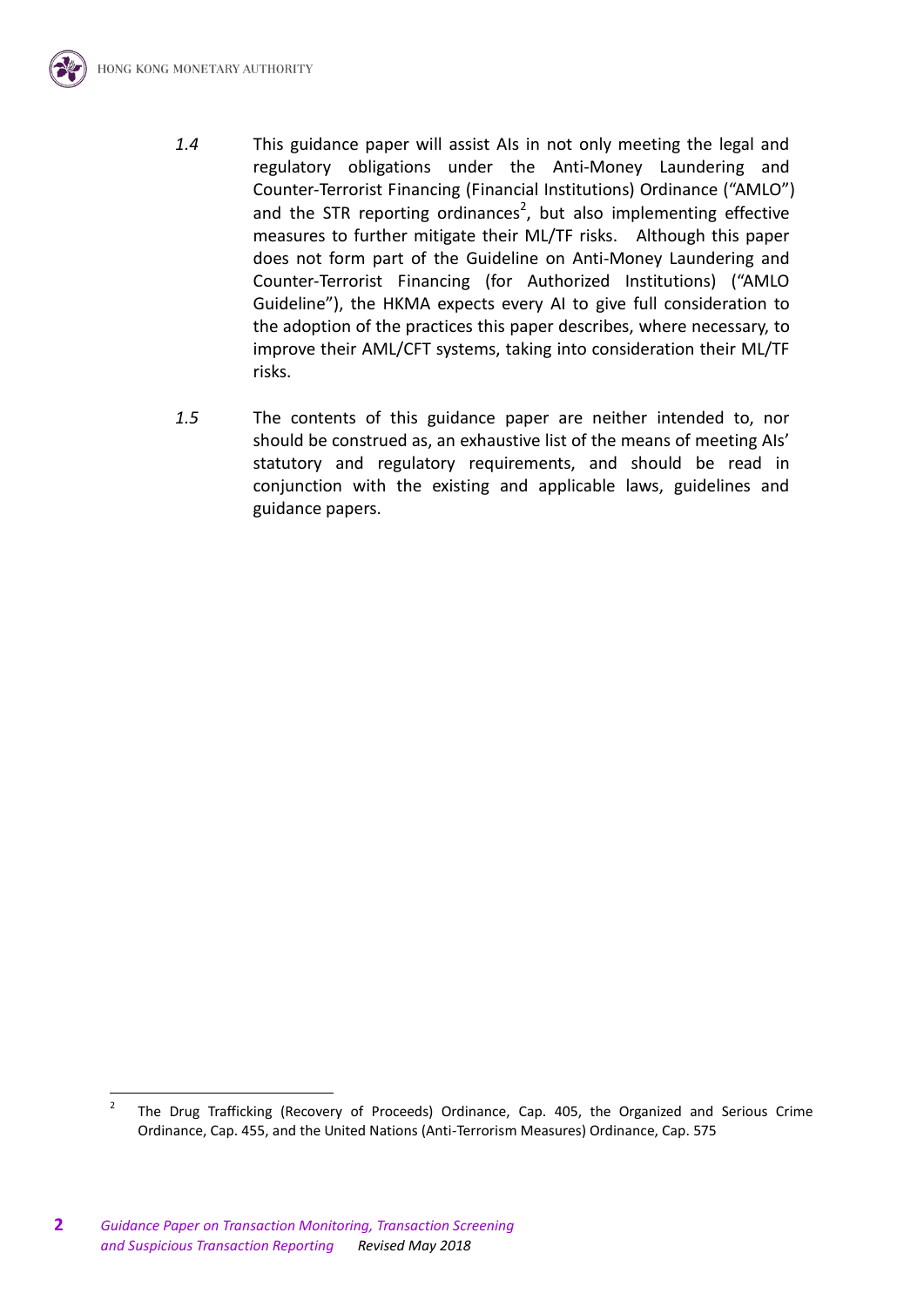# **2 Transaction Screening – Designated Parties and Sanctions**

#### **Matching Algorithms and Screening of Non-Latin Script Names and Codes**

- *2.1* AIs should be conversant with the abilities of the algorithm used in its transaction screening system, with particular attention being paid to the ability of the name screening system to identify names with minor alterations such as reverse order, partial name and abbreviated forms.
- 2.2 Effective screening procedures<sup>3</sup> should be in place for names that use non-Latin script (including Chinese characters) or commercial codes. Such procedures should be reviewed periodically.

#### **Designated Parties Database and Sanctioned Jurisdictions List<sup>4</sup>**

- *2.3* AIs should ensure that the designated parties database and sanctioned jurisdictions list maintained are updated in a timely manner in accordance with paragraph 6.20 of the AMLO Guideline. Relevant departments (e.g. compliance or information technology department) should be assigned to update and review (or oversee the update and review of) the designated parties database and sanctioned jurisdictions list regularly. These practices should exist in policies and procedures. Failure to maintain complete lists for this purpose will result in transactions involving these jurisdictions not being subject to increased scrutiny and enhanced due diligence.
- *2.4* AIs' internal sanctions policies and procedures should not only implement sanctions as regards designated persons and entities but also may apply to specific types of activities (e.g. supplies of arms).

<sup>3</sup> Automated, or other effective manual processes

<sup>4</sup> Transactions connected to jurisdictions subject to sanction regulations imposed by the Hong Kong Government under the United Nations Sanctions Ordinance, Cap. 537, should be subject to appropriate measures to ensure no violation of the relevant sanction requirements.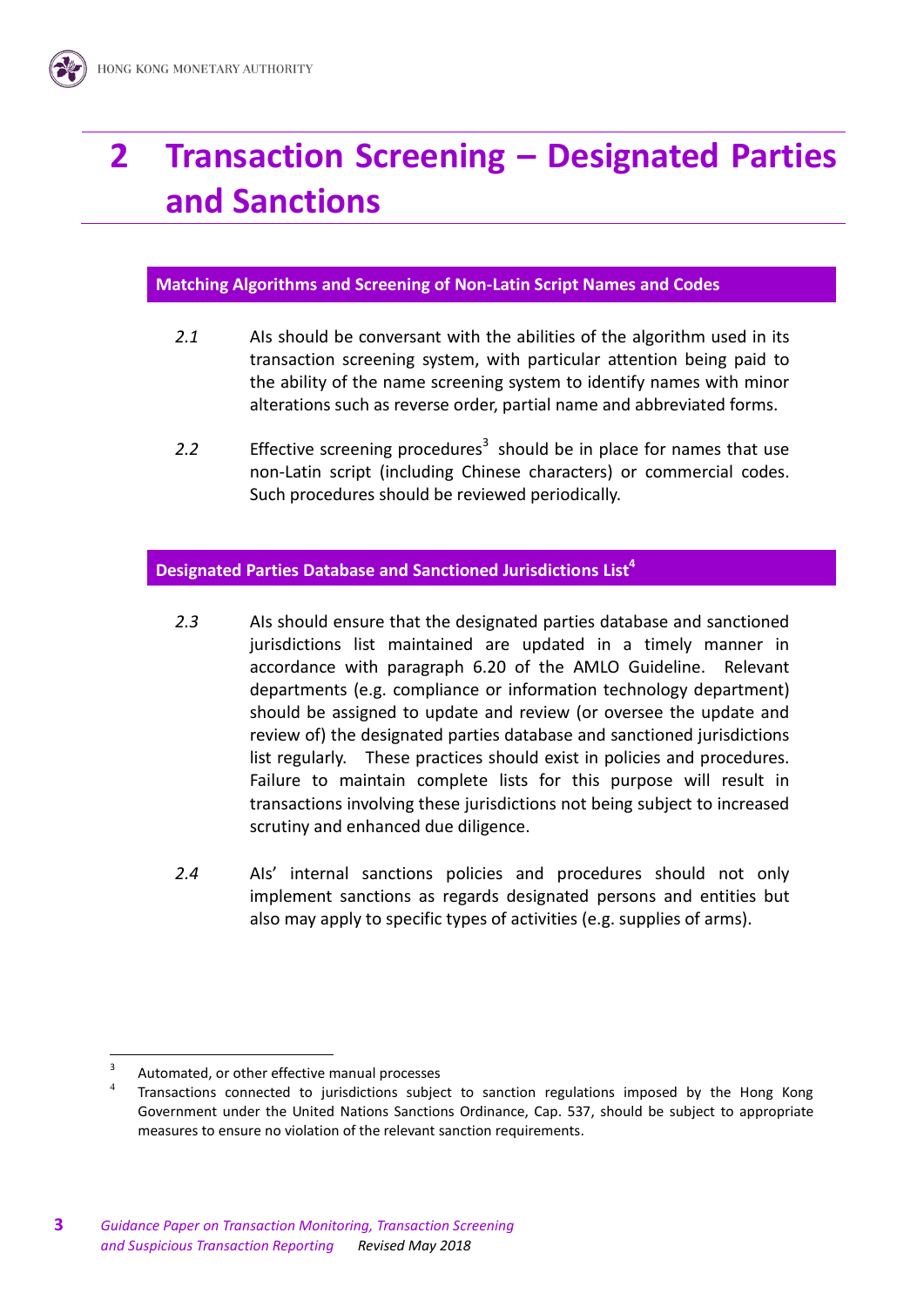

- *2.6* Where an AI subscribes to a commercial risk register (where designated entities and jurisdictions that have been added by the relevant authorities, e.g. United Nations Security Council and Office of Foreign Assets Control, would be added automatically to the AIs' database), AIs should periodically conduct sample testing on the names of newly added designated entities and jurisdictions to ensure the completeness and accuracy of the database.
- *2.7* Irrespective of the action taken by head office or other group entities to update the designated parties database, AIs have ultimate responsibility with respect to the accuracy and completeness of the database and should ensure that systems are in place to support local activities to reflect this principle.

# **Handling Transactions with Potential Name Matches or Involving Sanctioned Jurisdictions**

- *2.8* AIs should have policies and procedures to ensure appropriate handling and management of (i) transaction screening alerts and (ii) transactions connected with sanctioned jurisdictions.
- *2.9* Relevant staff should review the alerts and/or transactions involving sanctioned jurisdictions to check whether any suspicious or prohibited activities are involved and to determine whether possible matches are genuine hits (for example, staff may obtain additional information from the customers or respondent banks, ascertain the purpose of the transaction or conduct an appropriate assessment).
- *2.10* Where transactions are confirmed to involve sanctioned jurisdictions, there should be a clear escalation procedure to guide handling staff to obtain approval from a person with relevant authority prior to processing or rejecting the transactions. If an STR is made, the post-reporting guidance in paragraph 7.33 of the AMLO Guideline should be followed.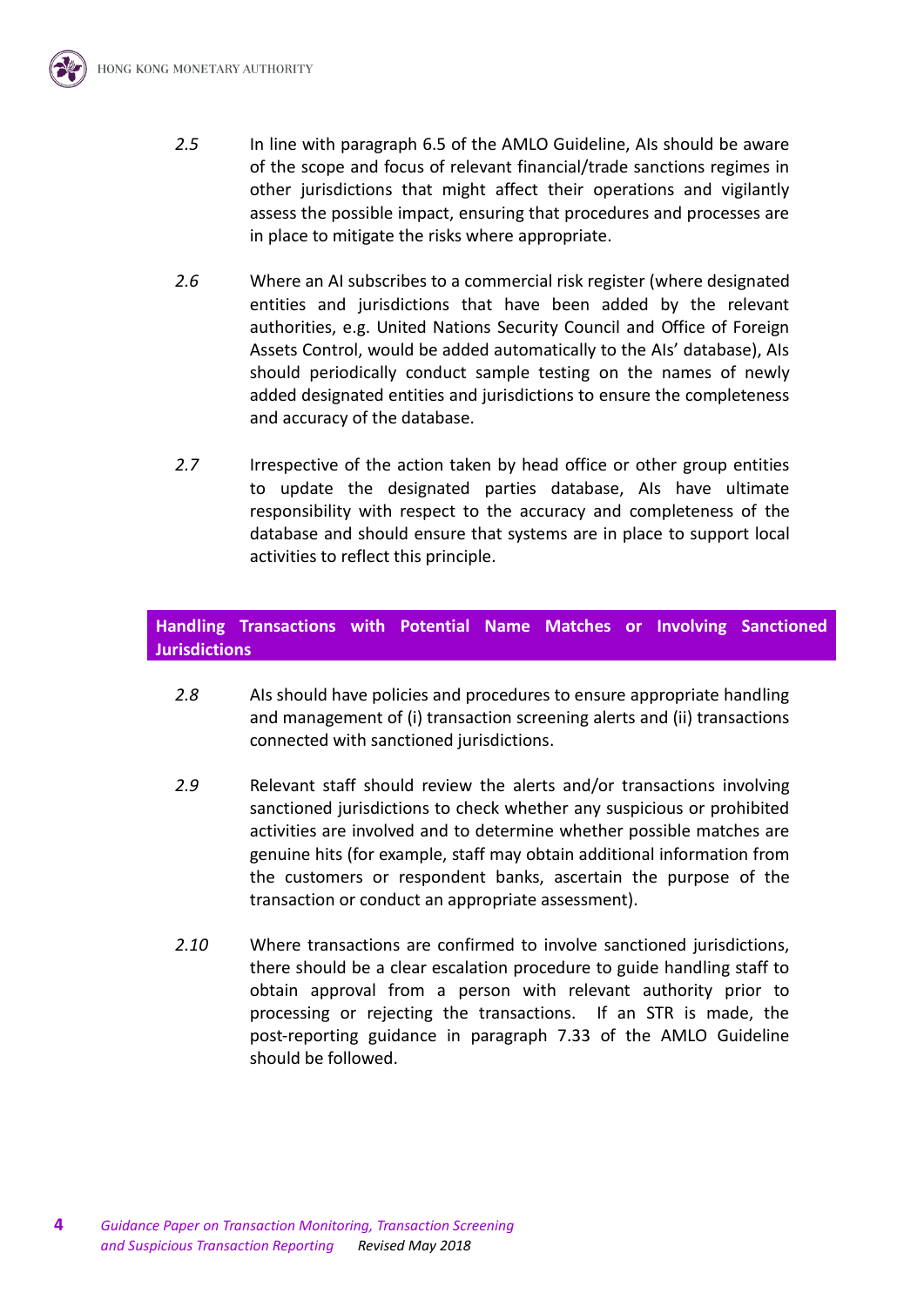

*2.11* A written record of the rationale for the release of an alert concerning a potential name match or transaction involving a sanctioned jurisdiction should be maintained to demonstrate that relevant staff had checked whether the particulars on the payment messages actually indicated the involvement of designated parties or sanctioned activities.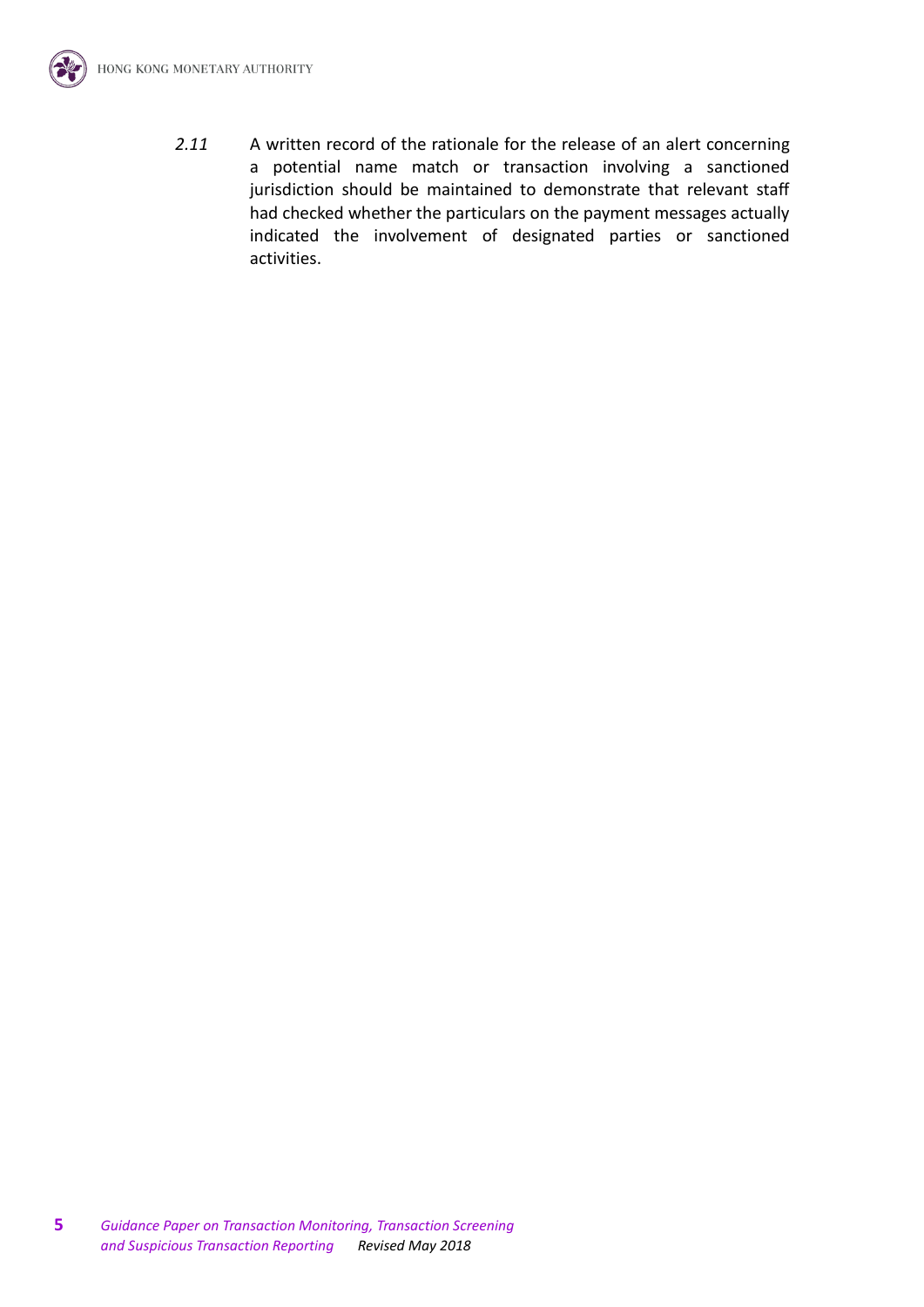# **3 Transaction Monitoring**

- *3.1* The purpose of transaction monitoring is to alert the AI to activities which appear to be unusual or suspicious for further examination and investigation<sup>5</sup>. For a transaction monitoring system to be effective, the scope and complexity of the monitoring process should be determined on a risk-sensitive basis. In practical terms, this means that an AI will need to undertake different levels of monitoring within its different business units depending on various factors. Failure to conduct effective ongoing monitoring of its business relationships on a risk-sensitive basis will expose an AI to unacceptable ML/TF risk.
- *3.2* Knowing and understanding your customers and updating their risk profiles on a risk sensitive basis are also important elements of an effective transaction monitoring system. The better the AI knows its customers, the greater will be its ability to identify discrepancies between a given transaction and the customer's risk profile. This in turn will provide the AI with critical information to assess whether unusual or suspicious activities exist. In addition, a good understanding of the AIs' customers is a prerequisite for applying differentiated monitoring for customers with different levels of ML/FT risks.
- *3.3* AIs should be able to demonstrate that its transaction monitoring system is properly established, adequately resourced and effectively applied, taking into account the factors set out in paragraph 5.9 of the AMLO Guideline.
- *3.4* To the extent reasonably practicable and using a risk-based approach, AIs should ensure that transaction monitoring takes place in respect of the overall relationship/customer, rather than on an individual account basis.
- *3.5* Where purely manual processes are employed, the AI should be able to demonstrate the credibility and effectiveness of the system through adequate policies and procedures that provide guidance to staff. Adequate records should also be kept to demonstrate the actions taken in accordance with those procedures.

<sup>5</sup> In the context of post-transaction reviews, there may also be occasions when AIs may wish to implement, on a risk sensitive basis, and taking into consideration other relevant factors such as their business activities and group policies, appropriate controls to review transactions involving certain high-risk jurisdictions that are not sanctioned under Hong Kong law, but which are of particular concern to the AI.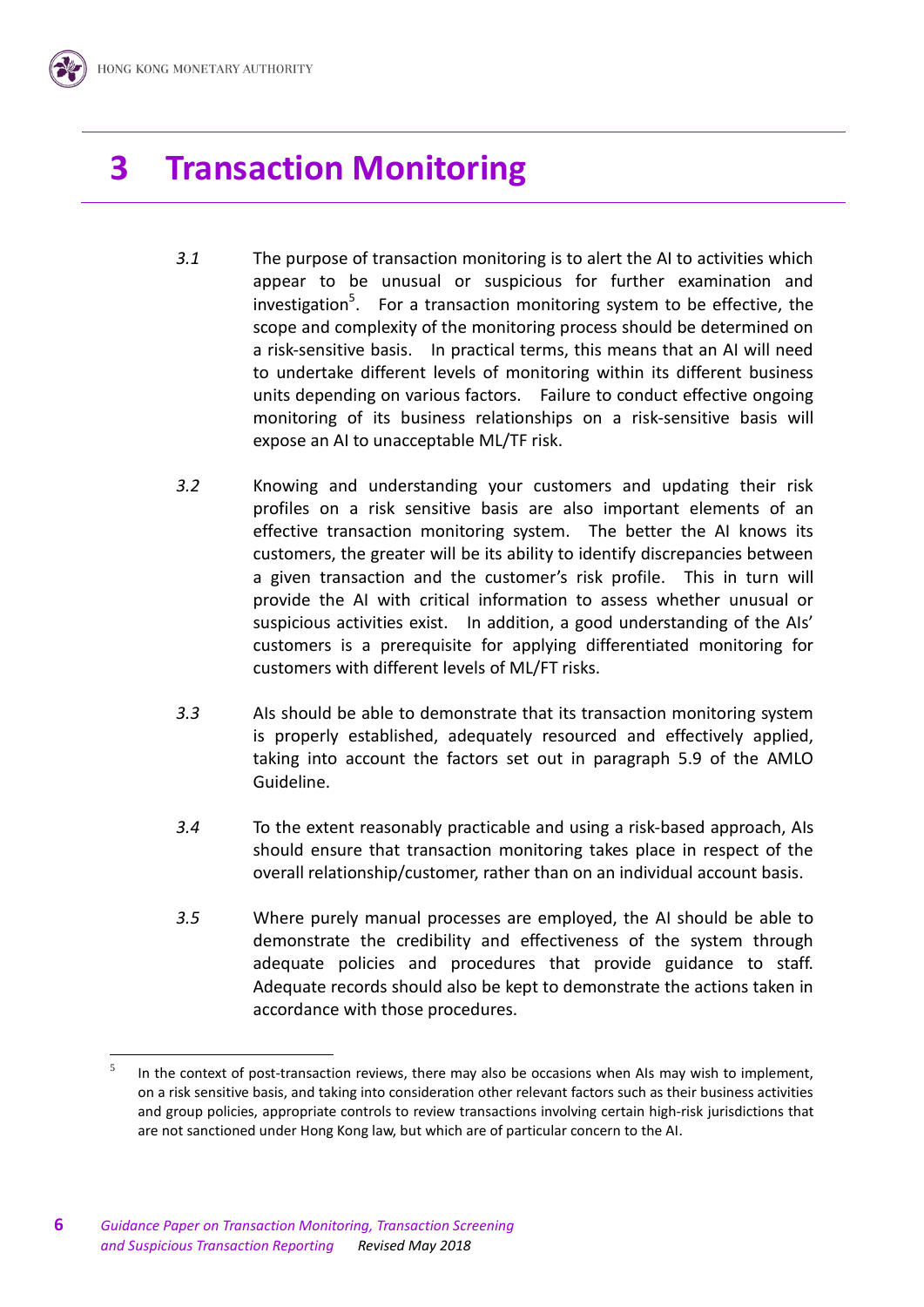#### **Transaction Monitoring Systems – Development, Implementation and Review**

- *3.6* AIs should take into account the size, nature and complexity of its business (reference may also be made to paragraph 5.9 of the AMLO Guideline) in an appropriate assessment, prior to the launch of the transaction monitoring system. To ensure adequate coverage of its business operations, the assessment should take into consideration the question of whether to implement, and if so the appropriate degree of, automation<sup>6</sup> that is required for the transaction monitoring system. This assessment should be in writing as a record of the rationale for adopting the system, including how it meets the AI's needs and other material factors such as the appropriateness of the system vendor, the effectiveness of the interface between the new system and the AI's existing infrastructure, how updates will be undertaken and any resource implications.
- *3.7* Senior management should monitor the development and implementation of the transaction monitoring system.
- *3.8* The objectives and key performance indicators of the system should be defined to enable the AI to recognise when a system is underperforming.
- *3.9* AIs should:
	- (a) ensure relevant staff are aware of the operation of the transaction monitoring system, the rationale for the characteristics it monitors and scenarios that are employed, bearing in mind the guidance in paragraph 5.3 of the AMLO Guideline;
	- (b) be sufficiently aware of the limitations of automated systems;
	- (c) recognise that the responsibility to mitigate ML/TF risk lies with the AI, not with the system or its vendor;
	- (d) ensure that AML/CFT systems reflect the principle that automated systems do not replace other more 'human' efforts to identify unusual or suspicious activity; rather the system 'complements' those efforts; and

<sup>6</sup> The HKMA does not mandate the use of automated systems, but dependant on the size of the AI and the complexity of its operations etc., effective monitoring may necessitate the automation of certain part of the monitoring process.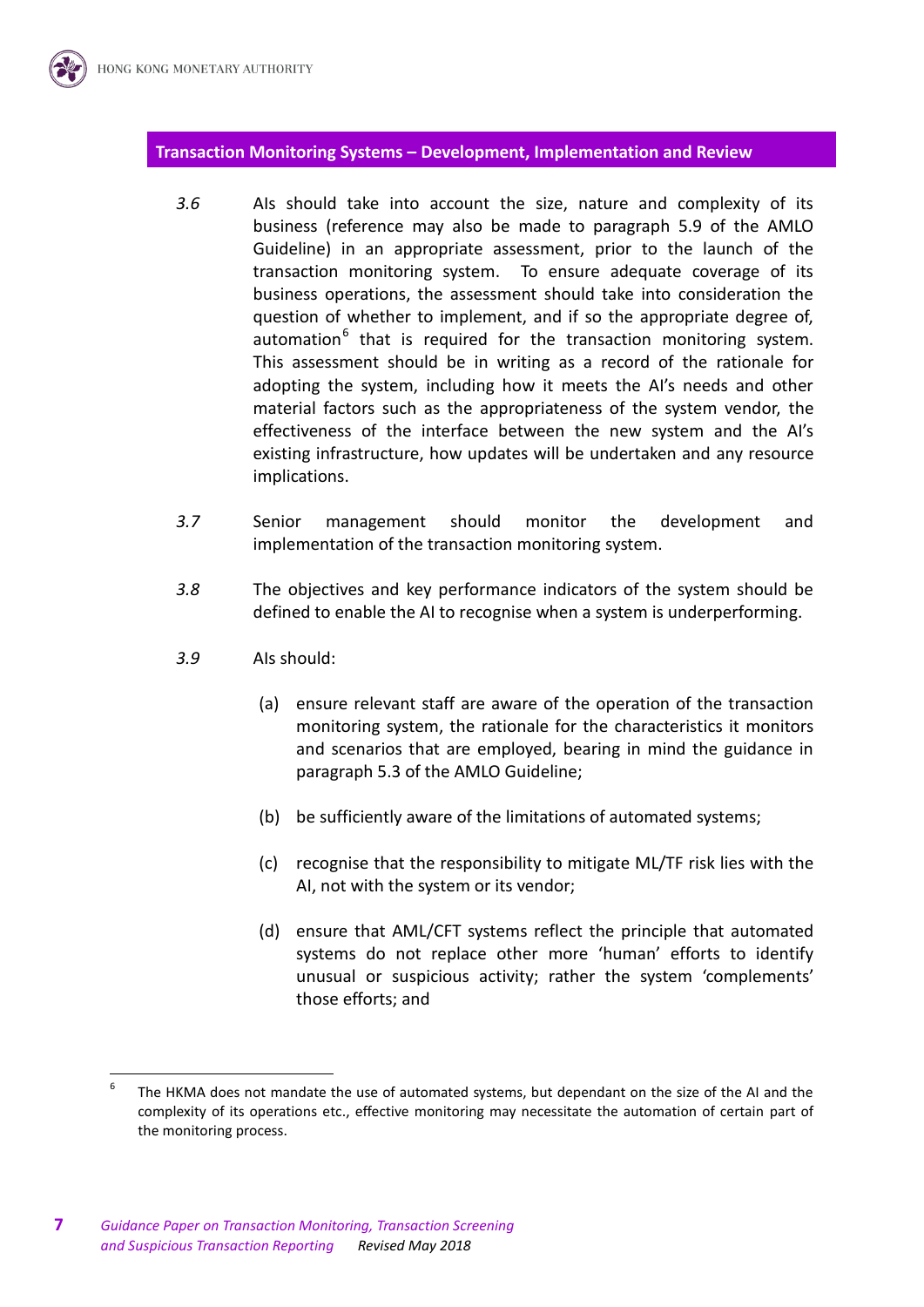

- (e) understand how the data, or artificial intelligence, that is entered into the automated system correlates to the AIs' requirements and the ML/TF risks to which it is subject.
- *3.10* Performance issues should be promptly rectified, liaison between relevant business units and stakeholders should be effective and quality of monitoring should remain high throughout the process (e.g. this could be reflected in meeting minutes and terms of reference or relevant approval documentation).
- *3.11* AIs should ensure, through the establishment of policies and procedures, the requirement to periodically review the transaction monitoring system. This should include an assessment of the transaction characteristics it monitors, risk factors, parameters and thresholds used (whether or not these generate alerts) to ensure they remain optimal for the AI and address ML/TF risk, taking into account changes in business operations and developments in ML/TF methods.
- *3.12* AIs should ensure the parameters/thresholds in use are appropriate and justified for the nature and activities of its customers and assist to identify suspicion (such as when account activity is incommensurate with the customer's profile or income, where other examples of suspicion are provided at paragraphs 7.14 and 7.39 to 7.44 of the AMLO Guideline).
- *3.13* Customer classifications and groupings for the purpose of alert generation should be appropriate to guard against inappropriate thresholds being applied and alert generation being adversely impacted.

# **Alert Handling (see also paragraphs 2.8 to 2.11)**

*3.14* AIs should ensure the level of review/investigation undertaken by relevant staff members is satisfactory, taking into account relevant information obtained about the customer<sup>7</sup>, conducting internet searches, obtaining supporting documents (e.g. invoice) of transactions to determine whether

<sup>7</sup> The information that might be relevant will depend on the AIs' risk assessment. For example, information such as occupation and business nature will assist in the determination of ML/TF risk, and corresponding thresholds being set for transaction monitoring purposes. In the case of corporate accounts, unless AIs understand the purpose and nature of the business undertaken and are alert to the risk that insufficient or inaccurate information presents, they may be unable to assess the ML/TF risk or implement appropriate controls. Corporate accounts can sometimes be misused to receive the proceeds of overseas frauds (e.g. recently incorporated, relative inactivity in the account followed by multiple inward and outward remittances from and to parties that are seemingly unconnected with the business profile of the customer).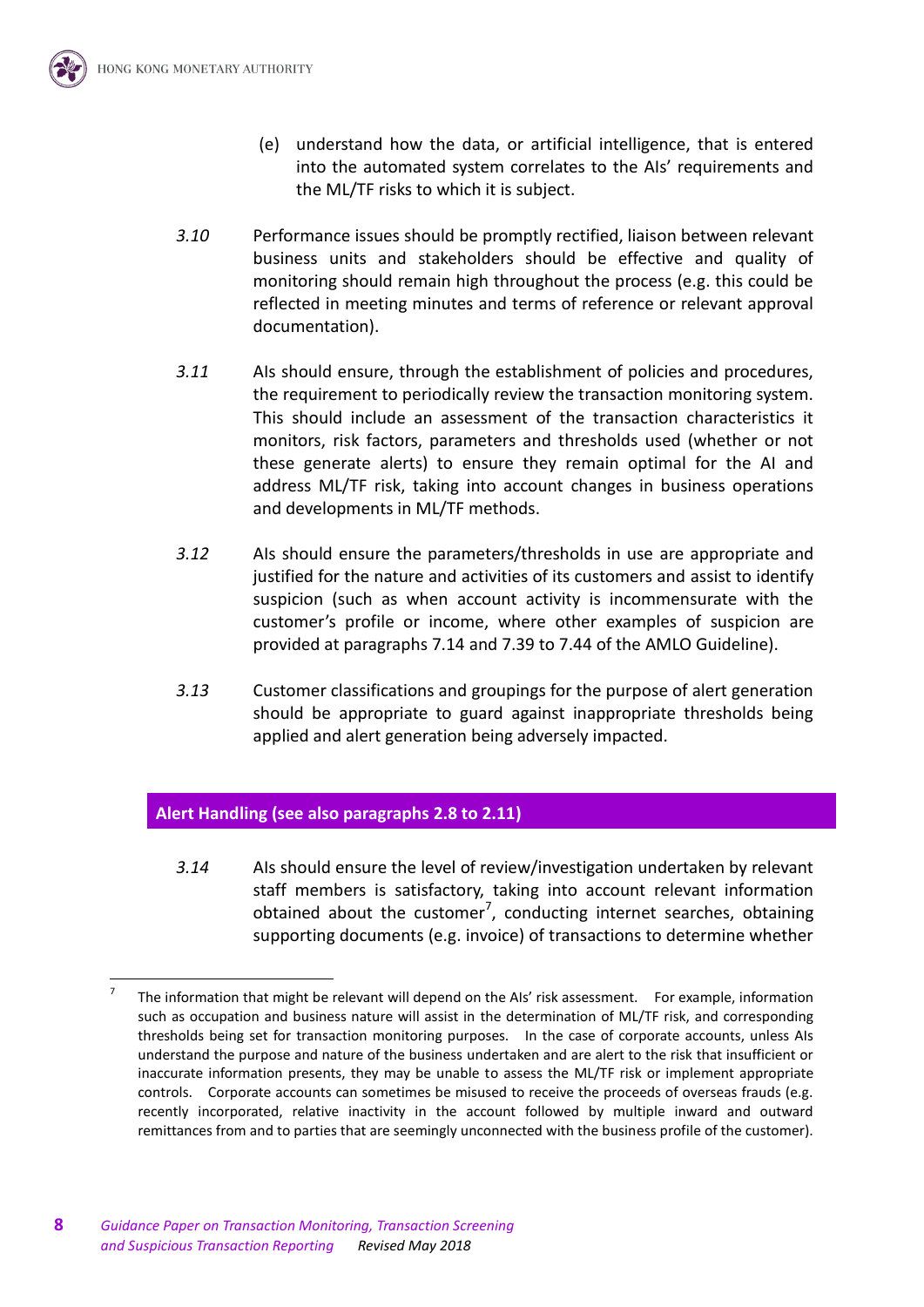the transactions were suspicious. AIs should provide guidance on handling alerts and assessing transactions in policies and procedures.

- *3.15* AIs may consider using a standardised form to collect customer and transaction information from relevant staff for alert/management information system ("MIS") report clearance purposes, where appropriate, to assist in enhancing the consistency and sufficiency of information gathered in the alert clearance process. Information which may be collected in this way could include, for example, a brief background of the customer, transaction details, source of funds, purpose and nature of transaction, etc.
- 3.16  $\blacksquare$  AIs should monitor the time taken to review alerts closely<sup>8</sup>, ensuring that they are conducted swiftly, and enable the AI to report STRs as soon as it is reasonable to do so.
- *3.17* Follow up actions should be tracked and records maintained of actions undertaken for audit purposes. The processes employed should be codified in policies and procedures, and subject to periodic review and senior management sign-off to ensure they are up-to-date. Sufficient documentation should be maintained to evidence the analysis and determination of whether the transaction activities or patterns highlighted in alerts/MIS reports were suspicious or not (for avoidance of doubt, merely appending a signature to an approval document is generally insufficient).
- *3.18* AIs should be cautious as to the use of pre-defined answers for the clearance of alerts. Generally, evidence of alert-by-alert considerations that are tailored to the specific circumstances of each customer and/or alert concerned, are required.
- *3.19* AIs should have information available as to the number of alerts currently being reviewed and their status.

# **MIS Reports**

 $\overline{a}$ 

*3.20* Where adopted by an AI, the scope and range of MIS reports should be sufficient to address all areas of ML/TF risk to which the AI is exposed. The requirement to perform regular reviews on the scope and range of MIS reports should be established in policies and procedures.

<sup>8</sup> AIs should ensure, for example, that adequate resources are allocated for the resolution of alerts.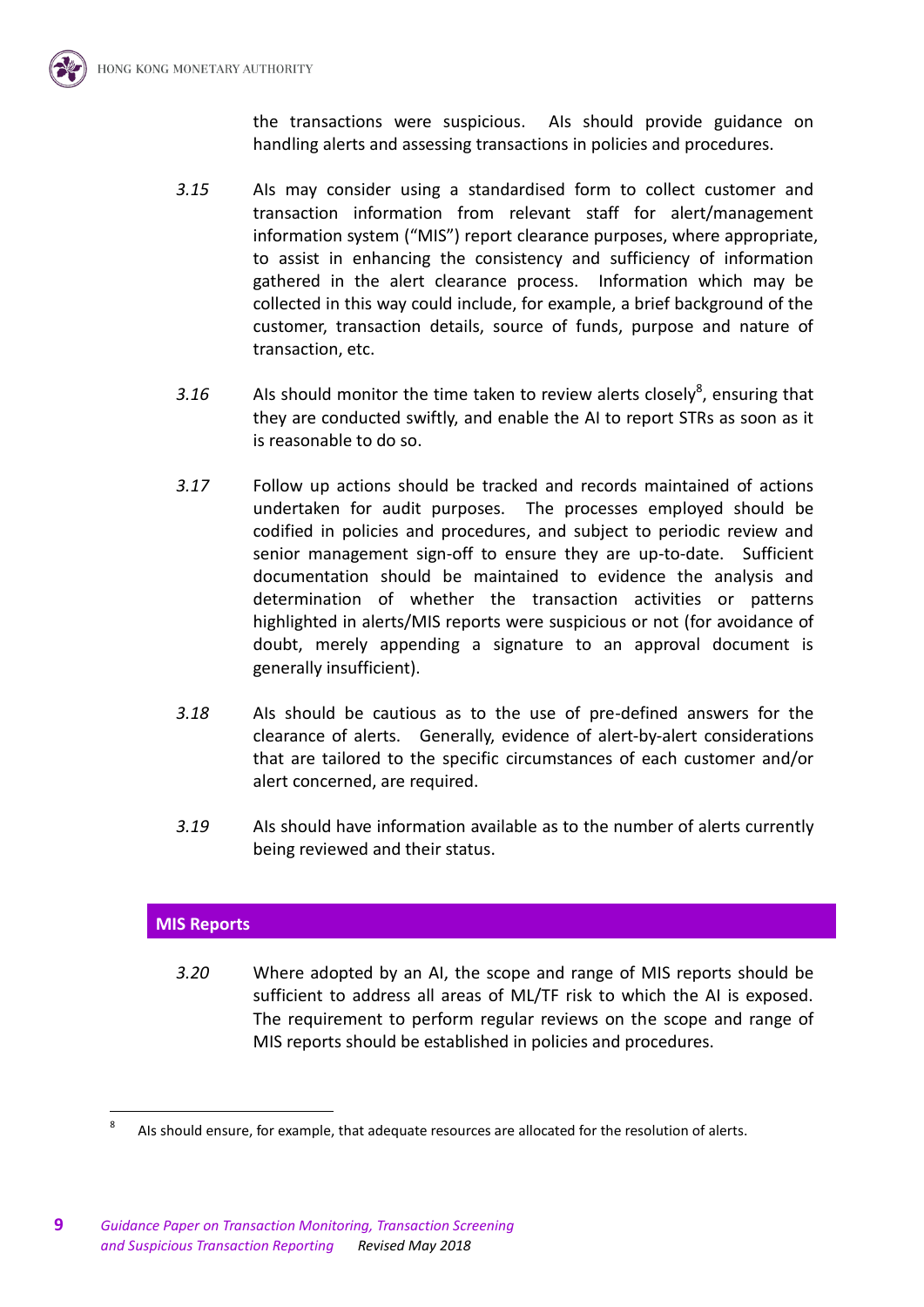#### **Additional Observations Relating to Ongoing Due Diligence**

- *3.21* AIs should ensure, through adequate policies, procedures and training that staff obtain, at the time of the transaction, sufficient information to understand the source of frequent and substantial cash deposits or withdrawals, thereby ensuring that such activity is commensurate with the background of the customer. For example, relevant staff may be required to (i) obtain the source of funds and understand the purpose of the transaction where a cash transaction exceeds certain amounts; (ii) obtain additional information such as invoice on a risk sensitive basis; and (iii) make further enquiries with the customer if the cash transaction appeared to be incommensurate with the customer's profile.
- *3.22* As set out in paragraph 5.11 of the AMLO Guideline, examining possible grounds for suspicion may include asking the customer questions. AIs should ensure, through training and oversight that staff (both front-line and checking staff) do not accept at face value a simplistic but insufficient explanation provided by a customer for suspicious activity. More detailed analysis should be conducted to ensure risk has been addressed, or where it is not, a report made and the matter escalated. In all cases, the steps taken should be balanced against the risk of tipping-off.
- *3.23* The results from transaction monitoring generally (irrespective of whether or not a report is filed) should be fed back into the customer risk profile and training. For example, if a significant proportion of the AIs' STRs relate to recently incorporated companies opened through the use of intermediaries, the AI should ensure measures are taken to address the ML/TF risk, reviewing the onboarding process and training etc.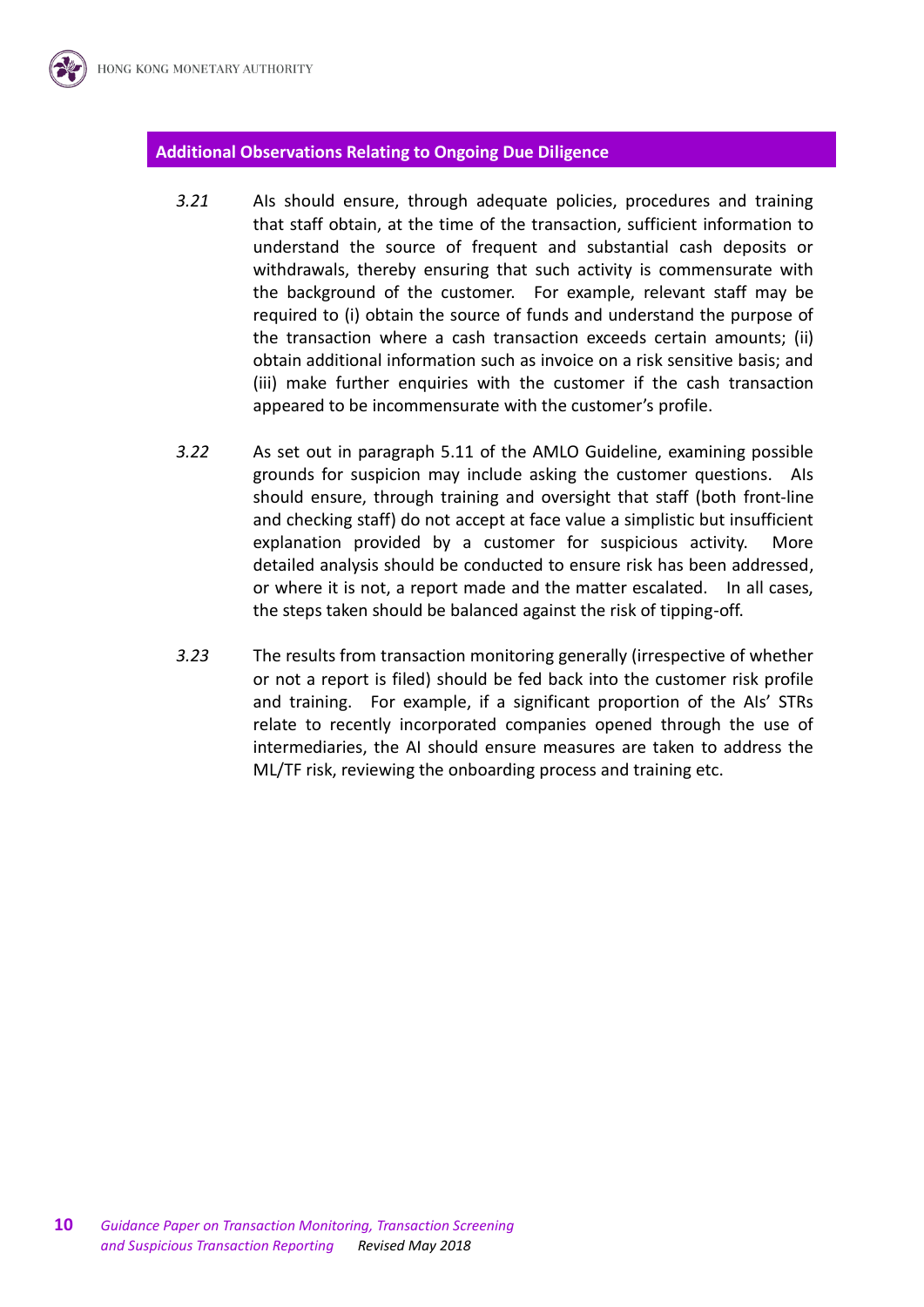# **4 Suspicious Transaction Reports**

### **Timing and Manner of Reports**

- *4.1* The internal analysis and investigation of suspicious transactions should be conducted as swiftly as is reasonably practicable. AIs should avoid the use of excessively long reporting lines, containing several management layers, or the unnecessary involvement of business units. Reference should also be made to paragraphs 7.23 and 7.24 of the AMLO Guideline, which provide practical guidance on swift escalation and reporting.
- *4.2* AIs should provide clear timeframes within which an internal report, as a general rule, should be completed or escalated.
- *4.3* Internal reporting processes should be codified in policies and procedures including clear handling procedures for STRs (providing examples of particular scenarios, where appropriate), principles applicable to investigation, actions in respect of connected accounts or relationships, making a disclosure to the JFIU and following up investigation results.
- *4.4* AIs should ensure that STRs:
	- (a) are submitted to the JFIU as soon as it is reasonable to do so; and
	- (b) are of high quality, containing sufficient relevant information that will facilitate appropriate analysis by the JFIU (for further guidance please see **Annex** "Quality and Consistency in Suspicious Transaction Reports" and paragraph 7.18 of the AMLO Guideline);
- *4.5* In order to ensure correct evaluation and investigation, AIs should ensure that the Money Laundering Reporting Officer ("MLRO") and other relevant staff members have been provided with guidance, such as written procedures, that cover the types of information that should be included in an STR in different situations and for different types of entities.
- *4.6* AIs should maintain adequate records of the evaluation process or the rationale for non-submission of a report to the JFIU (reference may also be made to paragraph 7.31 of the AMLO Guideline).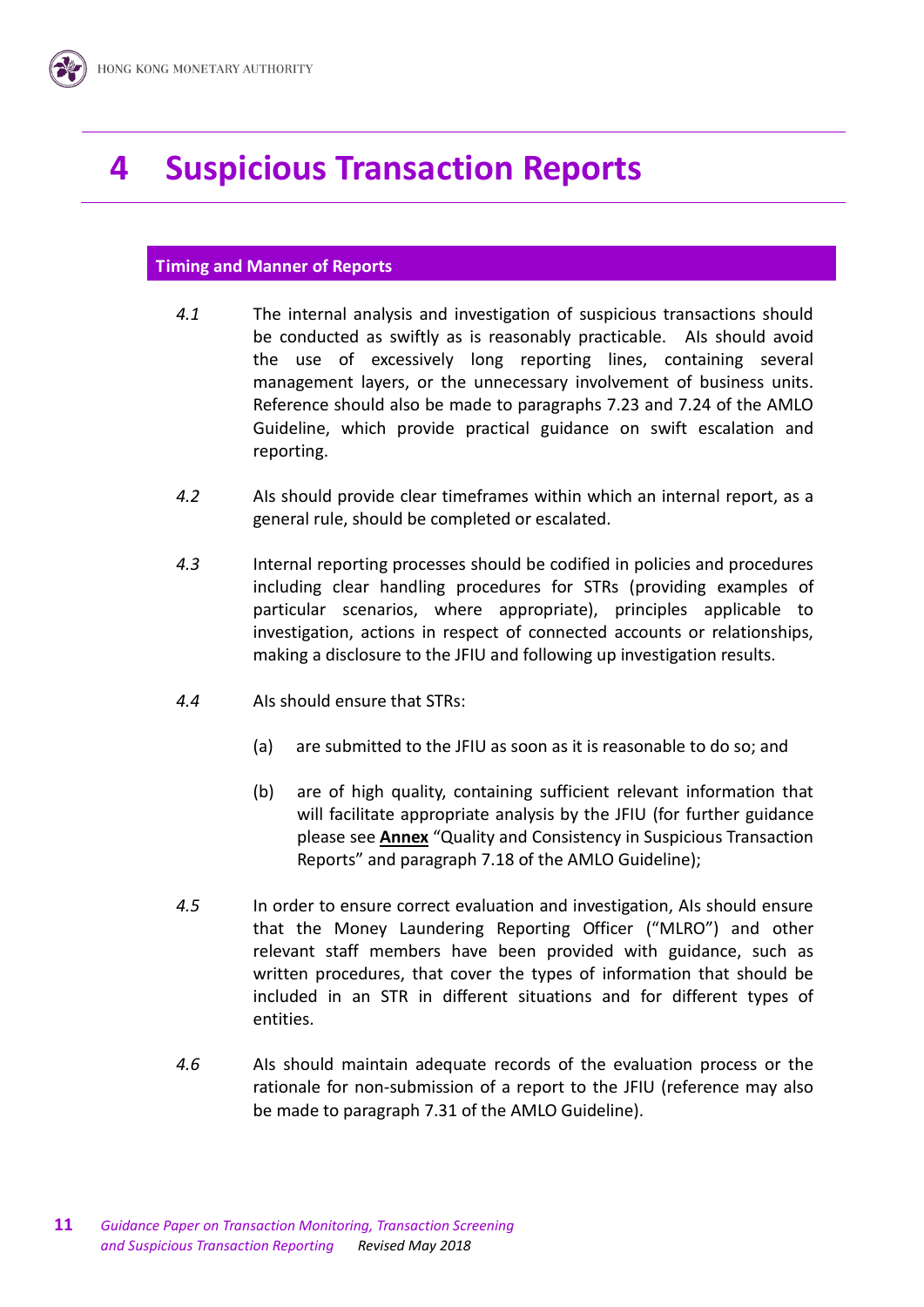### **Post-Reporting Matters**

- *4.7* Under paragraph 7.33 of the AMLO Guideline, the HKMA has clearly articulated the types of actions that should be undertaken once an STR has been made, based on the long established principle that filing an STR is only part of the process for an AI and in no way absolves an AI from the legal, reputational or regulatory risks associated with the account's continued operation.
- *4.8* AIs should ensure that its policies and procedures regarding postreporting matters include adequate guidance concerning:
	- (a) the actions that are to be undertaken $9$  upon filing of an STR (irrespective of the feedback received from the JFIU), including at a minimum, an appropriate review of the relationship and the risk rating (other steps that may be taken, depending on the facts and circumstances involved, include upgrading the risk rating of the customer, imposing account controls and/or conducting enhanced monitoring while a review is being conducted, or discontinuing the relationship, where appropriate);
	- (b) escalation to the MLRO, and if necessary, the AI's senior management to determine how to handle the relationship to mitigate the potential legal and reputational risks (reference may also be made to paragraph 7.33(e) of the AMLO Guideline); and
	- (c) the treatment and oversight of repeat internal/external reports of suspicion (for example, the need for (i) clear guidelines and escalation procedures; (ii) appropriate oversight over the risk assessment; and (iii) consideration of which risk mitigation measures are appropriate in the circumstances).
- *4.9* Sufficient records, for audit trail, should be maintained of the review process.
- *4.10* The MLRO and senior management (where applicable) should be proactively involved in the process of the review.

<sup>9</sup> See paragraph 7.33 of the AMLO Guideline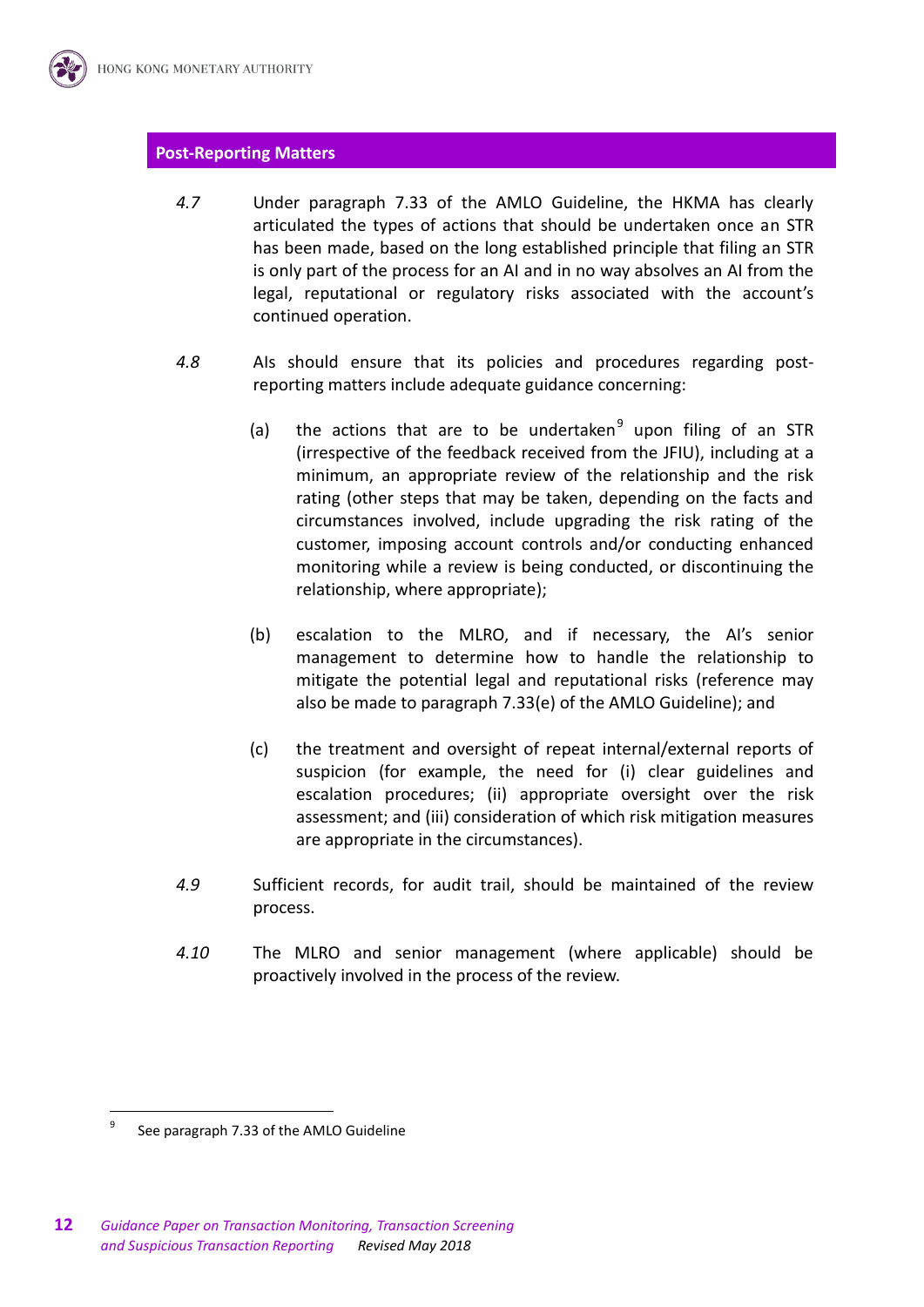# **Annex Quality and Consistency in Suspicious Transaction Reports<sup>10</sup>**

- *1.* To facilitate the JFIU to extract useful information from STRs and make informed decisions in a timely manner, it is important that AIs should ensure that every STR submitted to the JFIU is accurate and complete with narratives which describe the scope and nature of the identified suspicion.
- *2.* A well-written STR should have a structured format and contain all relevant information. The following principles should be followed:
	- (a) Structure the content of an STR in a systematic manner (for easy comprehension by JFIU);
	- (b) Be focused on the main subject of an STR and be concise;
	- (c) Ensure reports are made as soon as it is reasonable to do so, satisfying the legal obligation;
	- (d) Ensure prudent use of file attachments in an STR;
	- (e) Avoid providing non-editable transaction records to JFIU; and
	- (f) Conduct an appropriate review of a business relationship upon the filing of a report to the JFIU.
- *3.* For avoidance of doubt, AIs are not expected to provide evidence of a criminal offence; this is the role of the Law Enforcement Agencies ("LEAs").

### **Structure the Content of STRs in a Systematic Manner**

- *4.* Ensuring sufficient information is provided in an STR can assist the JFIU to understand the background for analysis and investigation. While the information required for each STR will vary, it is important to ensure sufficient information is provided in all cases.
- *5.* It is understandable that each AI has its own format and standard in compiling STRs. AIs are recommended to structure the content of an STR systematically for easy comprehension by JFIU, with the following topics recommended to be covered, to the extent they have been collected:

 $10$ This document has been prepared by the Hong Kong Monetary Authority, with input from the JFIU, to assist AIs in the submission of STRs. This document has been revised in May 2018 to incorporate feedback provided by JFIU on "Quality of STR" (Feedback No. 191) set out in the STR Quality Analysis Issue 03/17.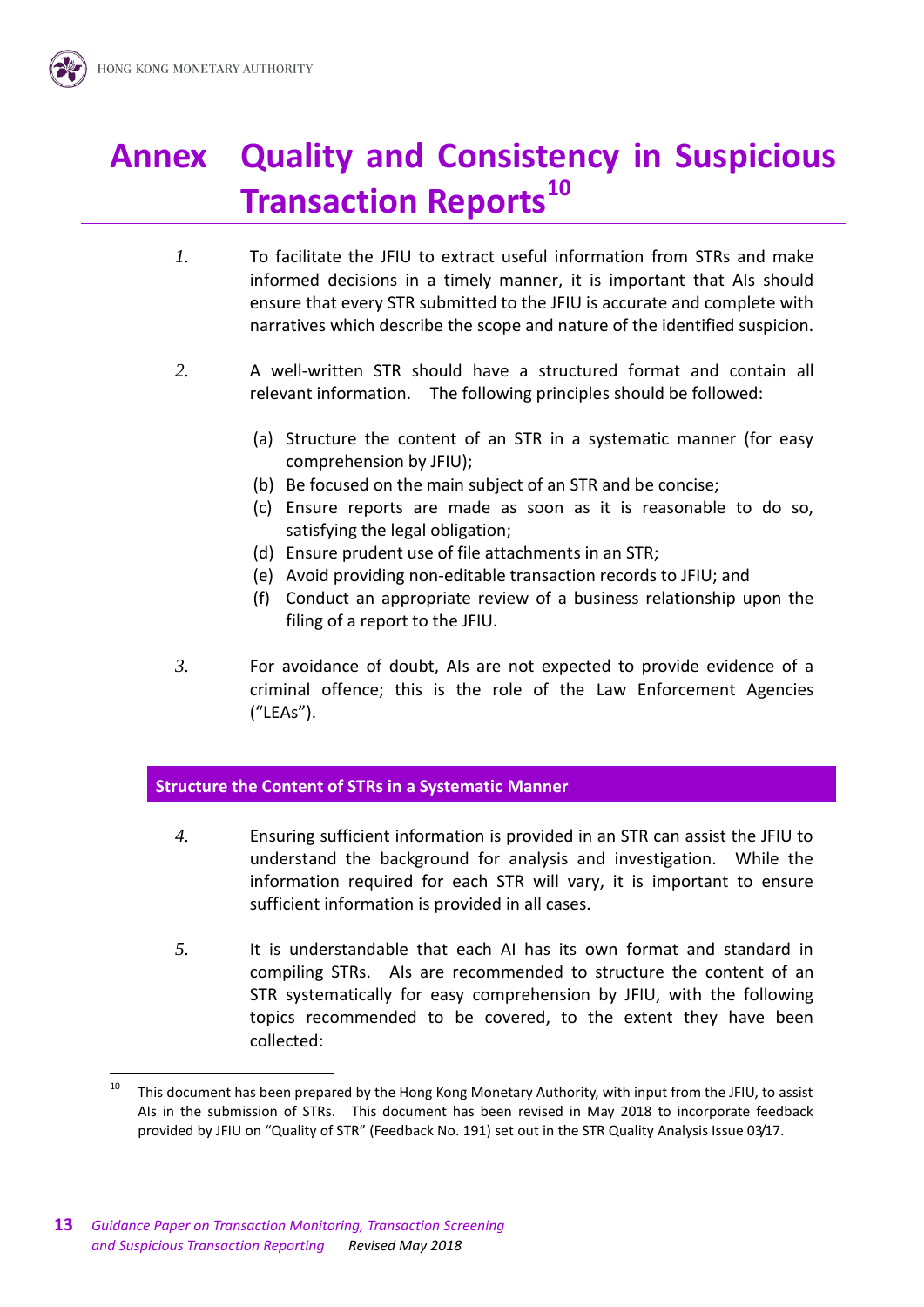

- (i) Triggering Factors
- Commission / Types / Association of offence (e.g. fraud, corruption, sanctioned, terrorist financing etc.)
- Receipt of search warrant / court order
- Material from publicly available information (e.g. adverse news, SFC alerts, etc.)
- Evidence of suspicious transaction patterns (e.g. substantial cash deposits, temporary repository of funds, suspected unlicensed money service operator, etc.)

(ii) Background of Subject(s) and Summary of the Business Relationship *For individuals:*

- Full name
- Date of birth or age
- Nationality
- Identity document type and number
- Address and telephone number
- Occupation or employment
- Income or other relevant information relating to source of wealth and/or funds
- Any other relevant information that relates to net worth

## *For corporations:*

- Full name and business nature
- Date and place of incorporation
- Registration or incorporation number
- Registered office address and business address
- Details of connected parties (e.g. beneficial owners, directors, shareholders, etc.)
- Summary of known financial situation of the entity

### *Summary of the business relationship:*

- Bank account numbers (and other related accounts where applicable)
- Anticipated level and nature of the activity that is to be undertaken through the relationship (e.g. what the typical transactions are likely to be)
- The origin / destination of the funds $^{11}$
- The purpose and intended nature of the account as provided by the customer
- Banking history

<sup>&</sup>lt;sup>11</sup> This refers to the funds involved in the transaction or other activity giving rise to the relevant knowledge or suspicion.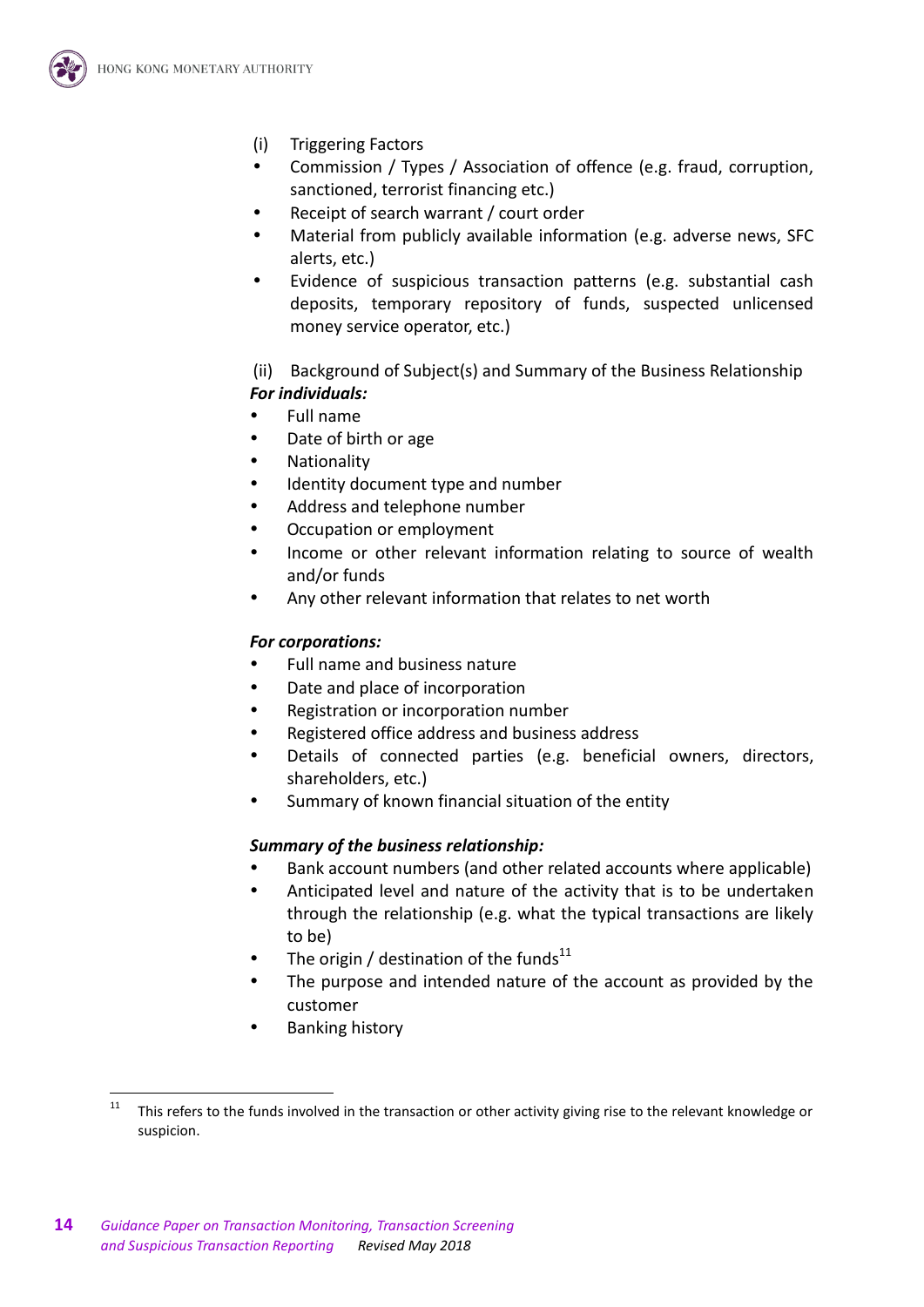

- (iii) Transactions
- Specification of reviewing period
- Date and type of fund flow
- Previous transaction pattern (e.g. dormant)
- Inclusion of total amount of deposit & withdrawal
- Counterparty information
- Suspicious indicators and patterns (not simply frequent transactions / large-amount transactions) $^{12}$
- (iv) KYC/CDD & Open Source
- Result of KYC enquiry and internal investigation<sup>13</sup> in relation to the adverse news from open source
- Provision of hyperlinks of the relevant open source information
- (v) Conclusion & Way Forward
- Provision of a summary of the narrative
- Follow-up action to be taken (e.g. further review, account closure $14$ etc.)
- *6.* Providing the basic background information of the subject and related bank accounts is only the first step. A brief summary should also be provided explaining your knowledge or suspicion and the grounds and analysis giving rise to the knowledge or suspicion.
- *7.* It is important to include the reason(s) why the concerned transaction is suspicious, i.e. which suspicious activity indicators or red flags are present. Suspicion should be supported by information on relevant conduct or activities. Reporting purely on certain high-risk businesses, without the requisite knowledge or suspicion and supporting details of any unusual activities, should be avoided.

### **Be Focused on the Main Subject and be Concise**

*8.* The contents included in an STR should be kept precise and concise containing sufficient information to establish suspicion and facilitate follow-up enquiries. AIs should not overload an STR with too much or

 $12$ When reporting suspicious activities on the basis that they deviate from normal customer/business practices, a simple description of "large transaction incommensurate with customer profile" is insufficient; the AI should still elaborate on the suspicion and support this with reference to relevant facts, transactions and findings etc.

<sup>&</sup>lt;sup>13</sup> The background and process of the KYC enquiry and internal investigation are generally not required to be included unless the information is useful in demonstrating the suspicion.

<sup>&</sup>lt;sup>14</sup> It is important that the JFIU be aware of any intention to discontinue an account or relationship. Where such a course of action is contemplated, AIs should include this in the STR.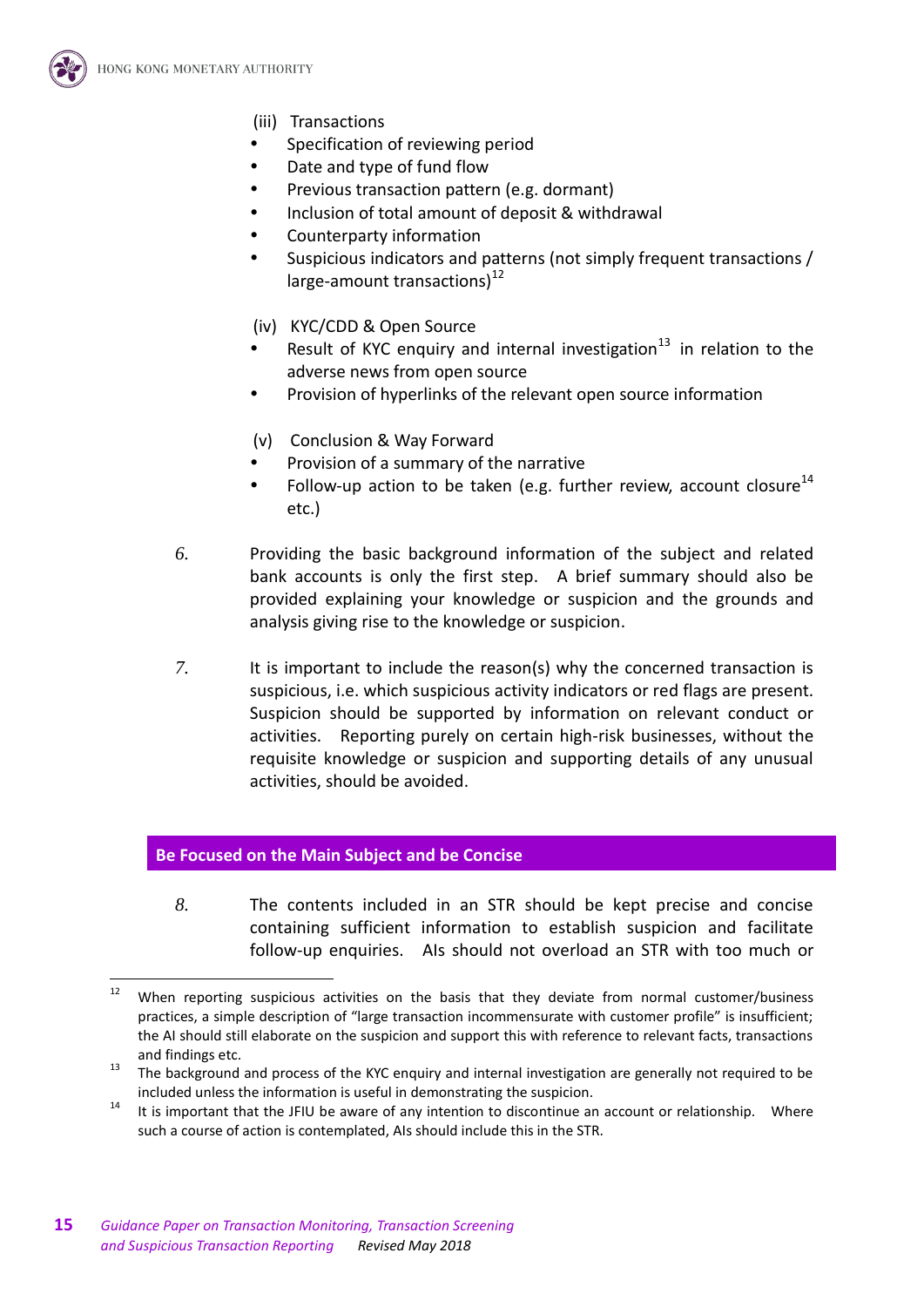irrelevant information as it will divert focus from the main subject, leading to difficulties in understanding and assessment of the information in a timely manner. Entities of remote association should be represented in separate STRs.

- *9.* Where enquiries have been made with the customer to clarify or gather information, the results (i.e. brief details of those enquiries) may also be relevant information for the purposes of the submission. However, when making such enquiries with the customer, the AI should also be mindful about the risk of tipping off.
- *10.* In some instances, where applicable, the source of funds of the transactions, the source of wealth of the subject persons and connected accounts or relationships would be an important source of information for providing detailed background about the suspicion.
- *11.* If the reported subject has been the subject of a previous STR, this will be important information for the JFIU and AIs should, as far as is reasonably practicable, relate the disclosure to the previous one by quoting the previous STR reference number(s). Background information of the subject and the related bank accounts should still be provided in the STR even if those had been provided previously. Similarly, if the reported subject has been the subject of a previous and/or on-going investigation by any LEA of which they are aware, where such information is available, AIs should quote the relevant case reference and the details of officer-in-charge in the STR, since this information is important to the JFIU.

# **Timing of Reports**

 $\overline{a}$ 

*12.* AIs should at all times be mindful that when they know or suspect that property represents the proceeds of crime or terrorist property, then the legal obligation is to make a disclosure to the JFIU as soon as it is reasonable to do so. Reference may be made to relevant part of the AMLO Guideline. Also, it is undesirable to file STRs for which the transaction period covered is obsolete<sup>15</sup> or the account has already been closed without any justification.

 $15$  For example, when an STR is to be filed in response to adverse news, AIs should pay attention to whether the transaction period being reviewed and reported is relevant to the adverse event.